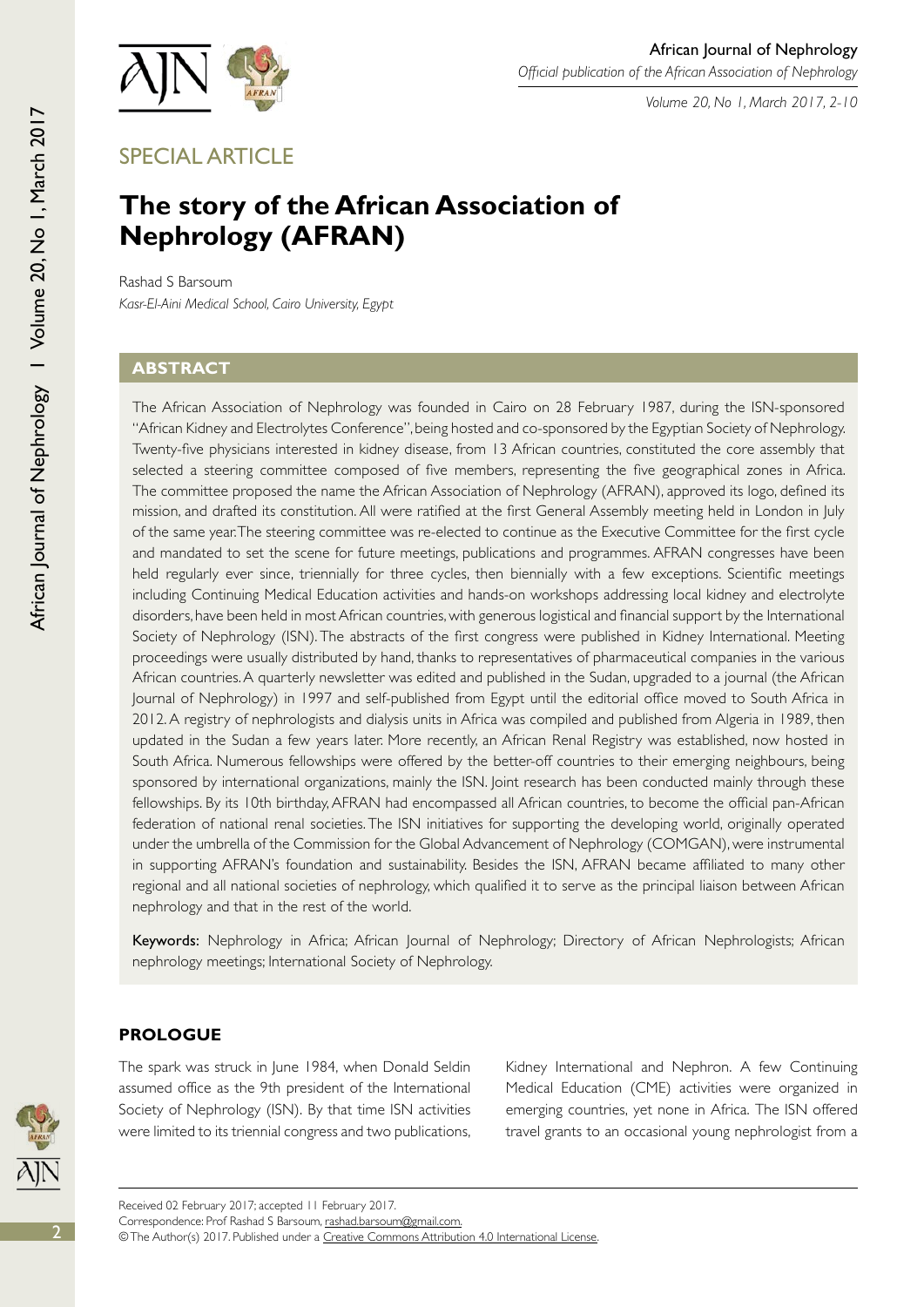developing country to attend the ISN congress, but none from Africa. So, for almost a quarter of a century after the birth of the ISN, Africa was not on its map.

Indeed, while the ISN was taking large steps to establish nephrology as a new medical specialty, Africa was otherwise engaged. It was mired in poverty, illiteracy and disease. Instability was the hallmark of its political environment, with revolution, military insurgence, riot and war everywhere. Nevertheless, there were inspiring attempts at catching up with the global evolution of nephrology. By 1984, acute dialysis was available in the military hospitals of many African countries, maintenance dialysis was offered in South Africa, Egypt, Libya, Sudan, Tunisia, Cote d'Ivoire and Nigeria, and kidney transplantation was performed in the Sudan, Egypt, South Africa and Tunisia [1,2].

#### **The first steps**

Credit goes to Donald Seldin (Figure 1) for taking the first step in recruiting the developing world to the international nephrological community. Soon after assuming office, he convinced the ISN Council to start his initiative in either Africa, India or Latin America. The executive committee assigned Robert Schrier, then ISN treasurer, to communicate with nephrologists in these three regions, calling for a bid to host an educational activity at a regional level, to be partly sponsored by the ISN. Dr Schrier wrote to the secretary-generals of the national societies in several countries in these regions, of whom I was one.

The Egyptian Society of Nephrology (ESN) approved the hosting of the meeting in Cairo and submitted a detailed proposal. This included a strategic plan to involve as many African countries as possible, focusing on highly prevalent clinical topics, inviting top-class speakers from the northern hemisphere, and to raise local funds to supplement the as yet unassigned funds from the ISN budget. And we won the bid!



**Figure 1.** Donald Seldin, the ISN president who initiated the Africa connection.

I was invited to work out the details with ISN representatives during an educational activity in Kenya in September 1986. This was a clinical meeting focused on fluid and electrolytes, sponsored by the American Physiological Society, represented by Heinz Valtin, and the ISN, represented by its president-elect, Klaus Thurau, and treasurer, Robert Schrier (Figure 2).



**Figure 2.** Kenya Medical Research Institute, Nairobi, the venue of the first ISN activity in Africa in September 1986. From the left: Robert Schrier, Heinz Valtin, Klaus Thurau, Rashad Barsoum.

We discussed the logistics and agreed to hold the meeting in Cairo from 22–26 February 1987, under the name "ISN– African Kidney and Electrolytes Conference". We also discussed the potential of taking this opportunity to establish a pan-African society to integrate the existing national societies as well as physicians interested in kidney disease, to be initially sponsored by ISN funds. I argued that such a society would become a most valuable legacy of the ISN's initial, significant support to African nephrology, by far exceeding a three-day educational course, however strong. Fortunately, the ISN Executive Committee approved this initiative as a secondary target for the forthcoming meeting in Cairo. Since this activity was not on the itemized ISN budget, Donald Seldin allocated his own discretionary funds of US\$30 000 to sponsor the meeting's objectives and logistics.

The African embassies in Cairo were very helpful in providing the addresses of the main universities in about 30 countries. I wrote to the rectors requesting their nomination of local physicians interested in kidney disease to participate in the upcoming activity. Thirteen rectors replied. Most of them nominated at least one nephrologist, who were formally invited as guest participants.

## **The first congress**

The first congress, during which AFRAN was founded, was co-sponsored by the ISN and the ESN. The Cairo Marriott hotel was chosen as the meeting venue. There were 208 participants from 13 African countries and an International faculty of 11 invited speakers from the US, UK, France, Germany and Italy. The supporting team was composed of medical students. The opening ceremony was held on the afternoon of 22 February 1987 in the presence of the Egyptian Minister of Health and the Governor of Cairo (Figure 3).

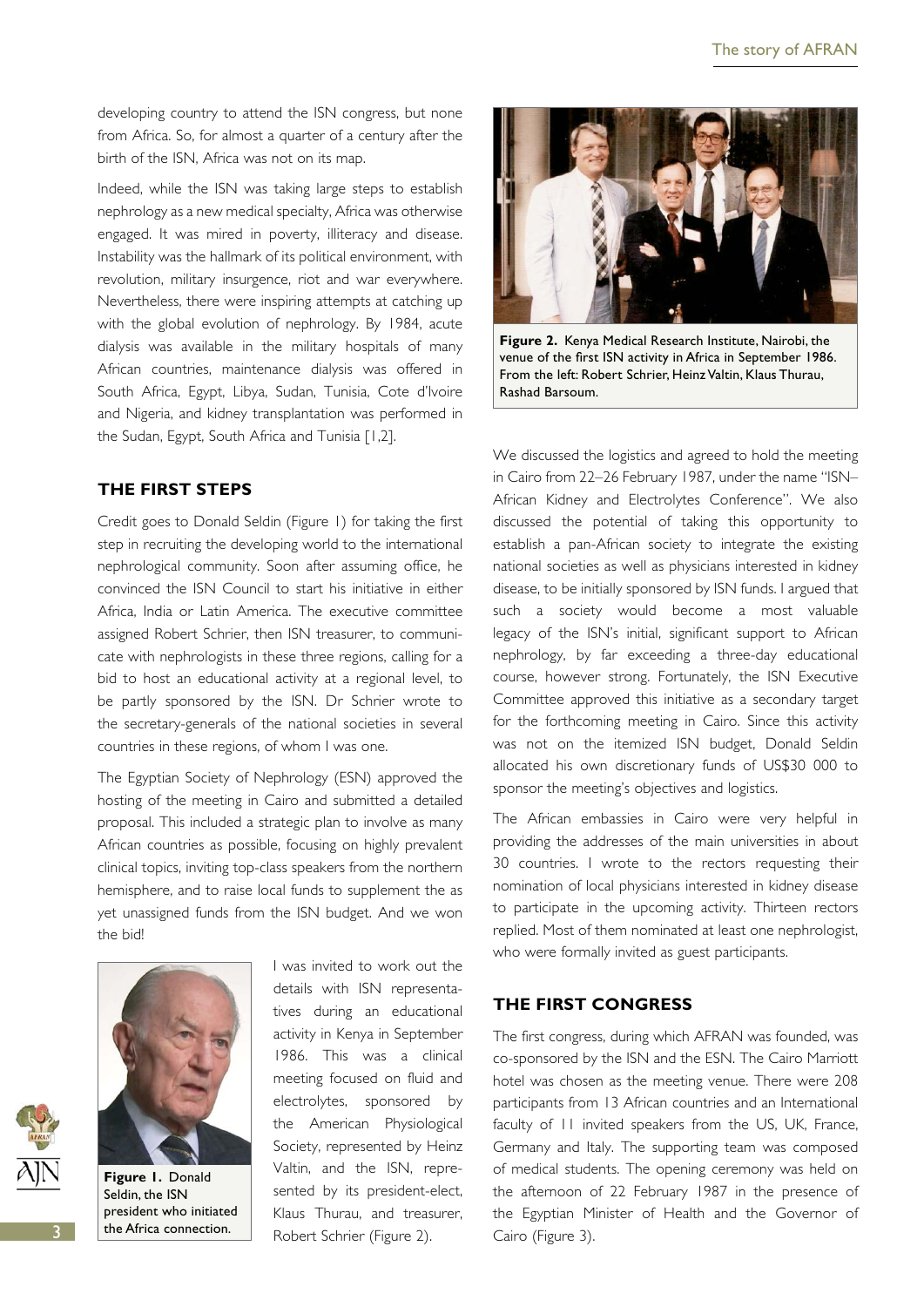The opening speeches were followed by a special session in which the flag of each country was raised while its representative gave a structured introductory talk about nephrology in his or her own country. From the 13 presentations, the first database of nephrologists and the main characteristics of kidney disease in Africa was put together.

The scientific programme (Figure 4) comprised invited lectures, symposia and poster viewing sessions. The three best posters were recognized and their authors rewarded. The social events included a gala dinner by the Great Pyramids of Giza.

Local pharmaceutical companies in Egypt provided logistic and financial support that amounted to double what the ISN paid. While these funds covered most organizational and social expenses, we ran short of US\$6 000 dollars that the ISN eventually funded.

## **The steering meeting**

The big moment came on the evening of 25 February when country representatives were invited to discuss the possibility of establishing a pan-African society of nephrology. There were about 25 participants from all five geographical regions of Africa (Figure 5), as well as Donald Seldin, Klaus Thurau and Bob Schrier from the ISN (Figure 6). The idea was enthusiastically welcomed by all participants. A steering committee was elected, composed of 5 members representing the five geographical regions (Figure 7). The committee's mandate was to find a suitable name for the new society, design a logo and draft a constitution, and to report to the general assembly, which would convene during the forthcoming International Congress of Nephrology in July 1987.

As there was no internet at that time, and long-distance calls were too expensive, the committee communicated back and forth by slow African postal mail, yet it accomplished its mandate on time. The name selected was "African Association of Nephrology". "Pan-African" was avoided since many countries were yet to join, and South Africa was deliberately excluded, being under international sanctions. "Association" was preferred to "Society", since the membership was basically composed of national societies rather than individuals. Dr Hady Gobran, a young physician at Cairo University, designed the logo. The constitution was drafted along the same lines as that of the ISN.



**Figure 3.** Opening session of the ISN–African Kidney and Electrolytes Conference, Cairo, February 1987.



#### **The inaugural meeting**

The 10th International Congress of Nephrology was held at the Barbican Centre in London (Figure 8) from 26–31 July 1987. From the first day of the congress, banners were distributed all over the place and the steering committee reached out to personally invite almost every African participant to attend the contemplated inaugural general assembly meeting.

On 28 July, immediately following the congress, a coach (graciously sponsored by Gambro) was waiting to transport 50 nephrologists from 17 African countries to the Royal College of Physicians building in Regents Park (Figure 9). We were somewhat late as the driver lost his way in the London traffic (!) but we eventually arrived to find even more African nephrologists waiting. The Royal College was ready with refreshments, threw the museum and

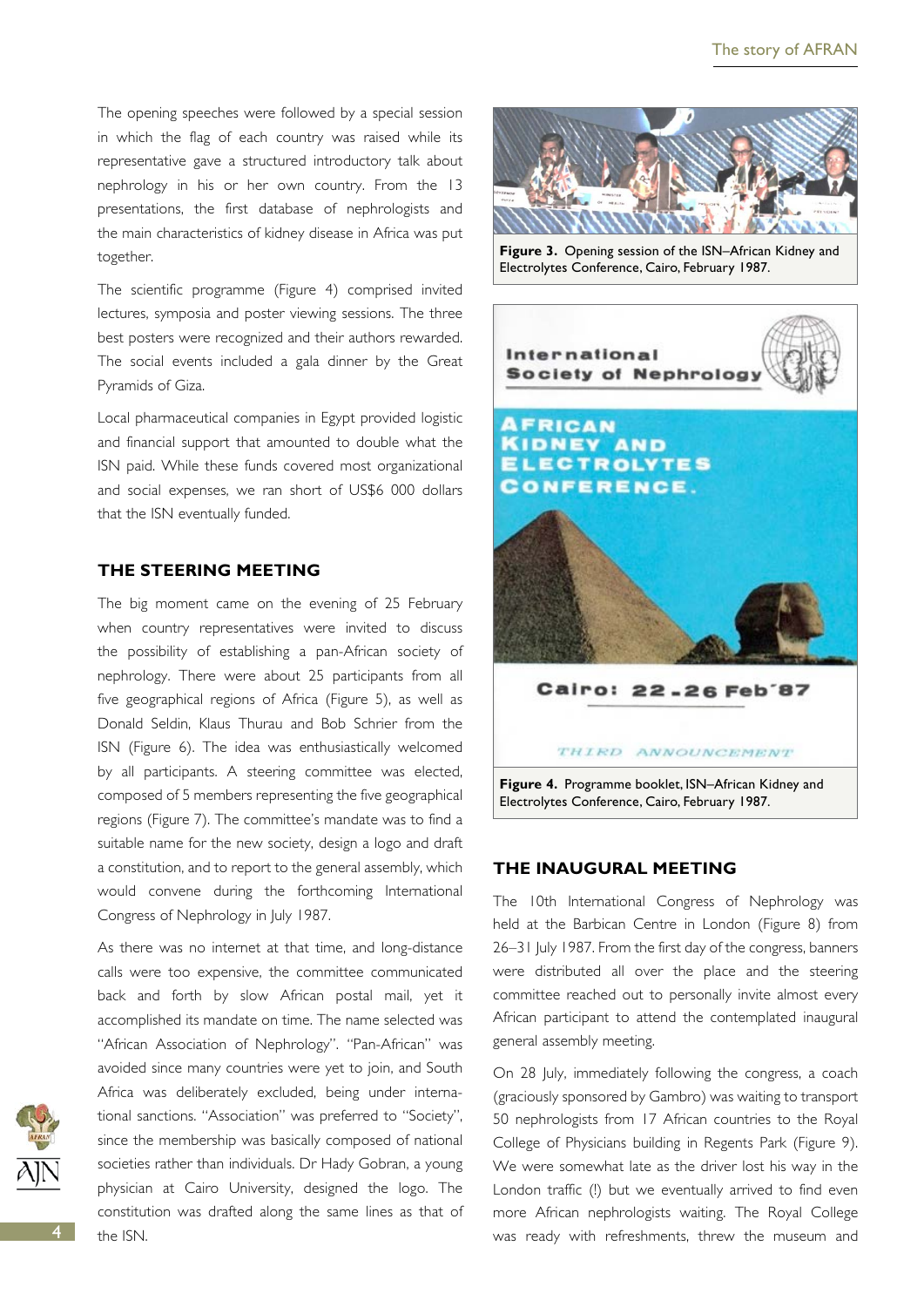

**Figure 5.** Participating countries in the AFRAN founding meeting, Cairo, 1987.



**Figure 6.** AFRAN founding meeting, Cairo Marriott Hotel, 28 February 1987.



**Figure 7.** AFRAN steering committee members.

library open to us, and several stewards were there to guide and serve.

Two unexpected guests showed up: the first was Robert Schrier, who was keen to be present at the birth of the African Association of Nephrology. The second was Yackoob Seedat (Figure 10) from South Africa, who wanted his country to join AFRAN. Yackoob explained that the international sanctions were directed against the white apartheid government, not the doctors, particularly those of Black or Indian ethnicity and their supportive White colleagues. I still remember Yackoob's enthusiasm and commitment to his cause. He was, and remains, a charming, persuasive colleague and you cannot but admire him. The steering committee finally accepted South African nephrologists becoming affiliated to AFRAN on an individual basis, pending full membership of the country when sanctions were removed in the future. Yackoob was therefore invited to attend the GA meeting as the first South African colleague to join AFRAN.

The meeting went very well. The name, logo and constitution were unanimously approved. Since almost half the attending physicians were from Francophone countries, it was initially suggested that both English and French be



**Figure 8.** The Barbican Centre, London, venue of the International Congress of Nephrology where the establishment of AFRAN was announced, July 1987.



**Figure 9.** Royal College of Physicians building, Regents Park, London, where the first AFRAN general assembly meeting was held.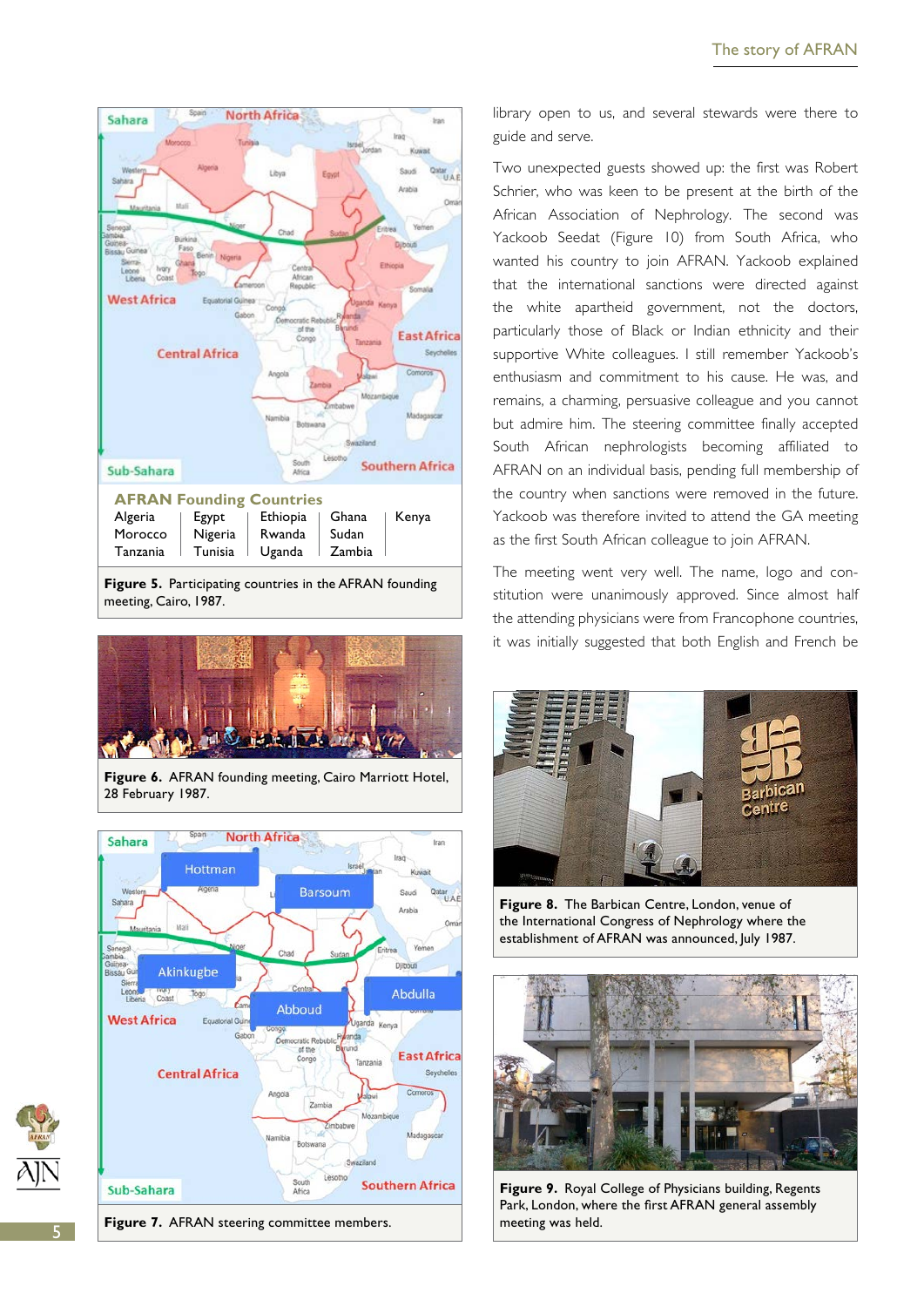

**Figure 10.** Yackoob Seedat, the first South African physician to join AFRAN.

adopted as official languages. But it was soon realized that it would be too costly to translate all correspondence, meeting agendas, minutes, the newsletter, and so on into both languages. Aziz El-Matri (from francophone Tunisia) proposed the adoption of English as the single official language. He convinced the rest of his colleagues to vote

for this historic unifying action. This critical vote was the first democratic decision made by the new association's GA.

## **The first executive committee**

In order to simplify the pro-cess of establishing the governance structure and basic AFRAN programmes, the gen-eral assembly asked the steering committee to continue as the first executive committee, and elected Rashad Barsoum as president and acting secretary-general for the first three-year cycle.

The committee set the scene for the basic activities of the new association, including congresses, seminars, publications, registry, fellowships, and joint research. All these were further developed over the years, thereby firmly establishing the identity and effectiveness of AFRAN, which currently embraces all of Africa.

#### **AFRAN congresses**

According to the constitution, the president-elect was to organize the forthcoming congress in his own country (Table 1) and to become president for the forthcoming cycle (Figure 11). On this basis, Nairobi in Kenya was chosen to be the venue of the second AFRAN congress, to be presided over by Mohamed Abdullah. This happened in April 1990, at the Kenya Medical Research Institute in Nairobi, with active participation of about 100 nephrologists and nurses. Key ISN leaders were invited, including Klaus Thurau and Robert Schrier. The meeting was a great success, both scientifically and socially. The presidential gavel was transferred from Rashad Barsoum to Mohamed Abdullah during the gala dinner at the magnificent InterContinental Nairobi hotel.

The third congress was supposed to be organized by Omar Abboud in Khartoum, Sudan in 1993. However, owing to political problems, the meeting was moved to Hurghada in Egypt, and held jointly with the annual congress of the Egyptian Society of Nephrology and the second congress of Geographical Nephrology.

The fourth congress, in Tunisia, was organized by Aziz El-Matri in Tunis, jointly with the Arab Society of Nephrology and Kidney Transplantation. The ISN sponsored this meeting and several subsequent AFRAN congresses.

The success of two subsequent joint meetings encouraged AFRAN to adopt this model, by joining other societies, particularly the national one in the host country. In addition to boosting the scientific standard, this policy suited the limited budget and attracted extramural support by governments and industry.

#### **Table 1.** AFRAN congresses.

| Host city                                                      | <b>AFRAN</b><br>president | Congress<br>president | Year |
|----------------------------------------------------------------|---------------------------|-----------------------|------|
| <b>Ist Congress:</b><br>Cairo, Egypt                           | R Barsoum                 | R Barsoum             | 1987 |
| 2nd Congress:<br>Nairobi, Kenya                                | R Barsoum                 | M Abdullah            | 1990 |
| 3rd Congress:<br>Hurghada, Egypt<br>(on behalf of Sudan)       | M Abdullah                | E Al-Ghonaimy*        | 1993 |
| 4th Congress:<br>Tunis, Tunisia                                | O Abboud                  | A El-Matry            | 1995 |
| 5th Congress:<br>Durban, South Africa                          | A El-Matry                | S Naicker**           | 1997 |
| 6th Congress:<br>Abidjan, Ivory Coast                          | A Meyers                  | D Gnionsahe           | 2000 |
| 7th Congress:<br>Cairo, Egypt                                  | D Gnionsahe               | M Ramzy               | 2002 |
| 8th Congress:<br>Marrakesh, Morocco                            | M Ramzy                   | D Zaïd                | 2004 |
| 9th Congress:<br>Khartoum, Sudan                               | D Zaïd                    | E Osman               | 2007 |
| 10th Congress:<br>Abuja, Nigeria                               | F Osman                   | A Akinsola            | 2009 |
| I I th Congress:<br>Dakar, Senegal                             | A Akinsola                | <b>B</b> Diouf        | 2011 |
| 12th Congress:<br>Accra, Ghana                                 | <b>B</b> Diouf            | D Adu                 | 2013 |
| 13th Congress<br>(with 8th WCN):<br>Cape Town,<br>South Africa | D Adu                     | C Swanepoel           | 2015 |
| 14th Congress:<br>Yaoundé, Cameroon                            | C Swanepoel               | G Ashuntantang        | 2017 |

\* On behalf of Omar Abboud; \*\* On behalf of Tony Meyers; WCN, World Congress of Nephrology

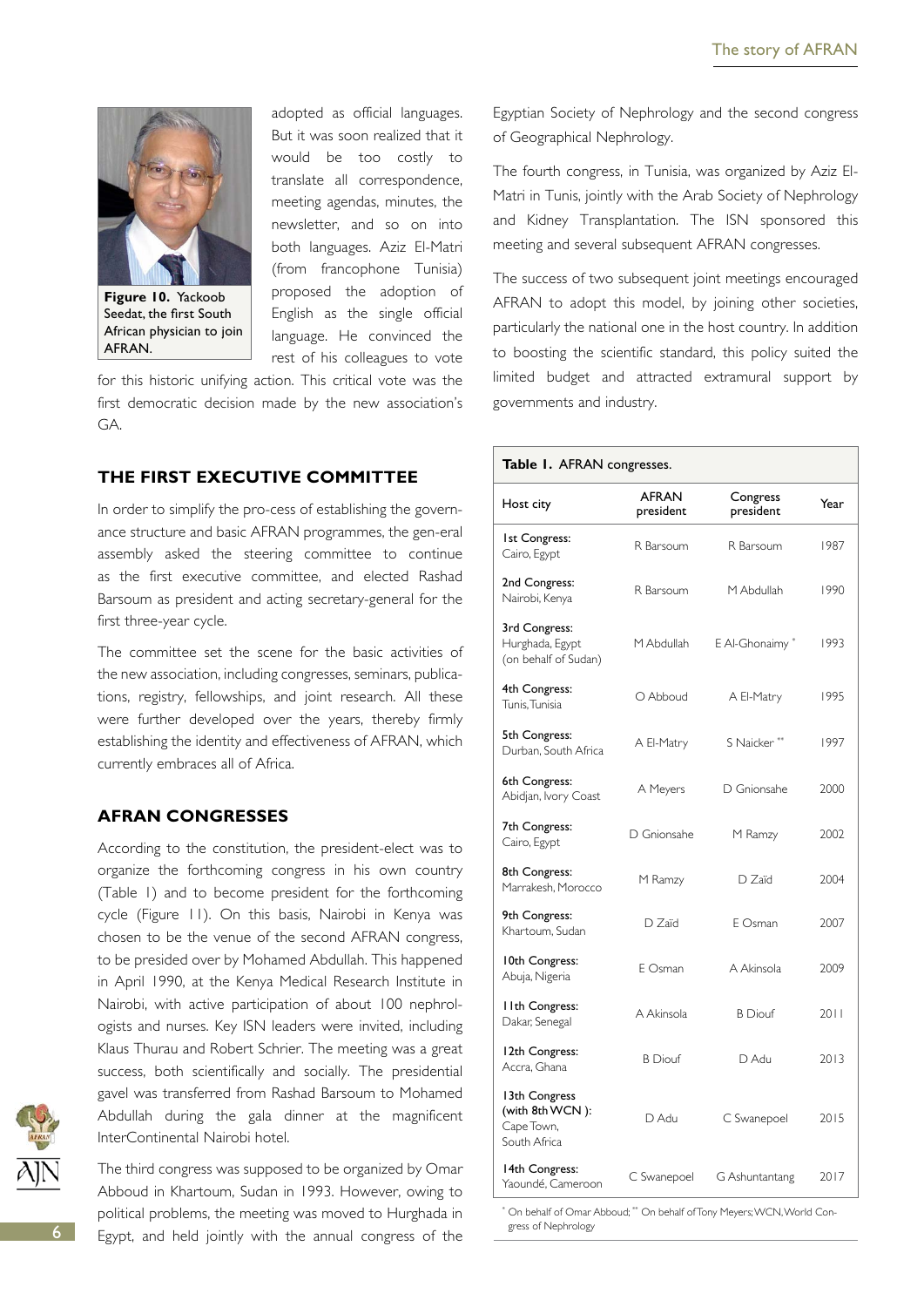

Rashad Barsoum Egypt, 1987 Mohamed Abdullah





Driss Zaid Morocco, 2004

Kenya, 1990



Elfadil Osman Sudan, 2007



Omar Abboud Sudan, 1993

> Adewale Akinsola Nigeria, 2009



Aziz El-Matri Tunisia, 1996



Boucar Diof Senegal, 2011



Tony Meyers South Africa, 1998 Côte d'Ivoire, 2000 Daze Gnionsahe



Ghana, 2013 Charles Swanepoel South Africa, 2015

**Figure 11.** AFRAN presidents.

Egypt, 2002

## **AFRAN seminars**

The first seminar was on schistosomal kidney disease, organized in Algeria by Salah Hottman a few months following the establishment of the Association. This was followed by many scientific meetings across the continent. The main initial facilitators were Aziz El-Matri in the francophone countries, and Sarala Naicker in anglophone sub-Saharan Africa. The latter activities were held under



**Figure 12.** ISN-sponsored CMEs in Africa in collaboration with AFRAN.

the AFRAN flag, since South Africa had officially joined in 1995. Many seminars were sponsored by the ISN through the CME initiatives of the ISN (Figure 12).

#### **AFRAN publications**

The first AFRAN publications were linked with its first congress in 1987. Its proceedings (Figure 13) were distributed by hand to all congress participants in their own countries with the help of representatives of pharmaceutical companies. The abstracts were published in Kidney International, with the compliments of the International Society of Nephrology [3]. Many congresses have also produced proceedings that were distributed during the meeting.

Colleagues in Sudan soon published the AFRAN newsletter on a quarterly basis, Salma Suleiman being the chief editor and Khartoum University the sole sponsor. Besides the Association's news, this periodical included announcements and a few scientific abstracts, reviews and original papers. Salma did a very good job in producing the newsletter until her tragic death when she drowned in the Nile during her daughter's wedding ceremony. That was perhaps the saddest event in AFRAN's history.

Aziz El-Matri continued to support the newsletter, though it was still published by the other members of the editorial board in Khartoum. Under Tony Meyers' leadership, in 1997 the newsletter was upgraded to a journal, Maher Ramzy was appointed editor-in-chief, and the editorial office moved to Cairo.

The new journal was called the African Journal of Nephrology (AJN) (Figure 14) and was declared as

7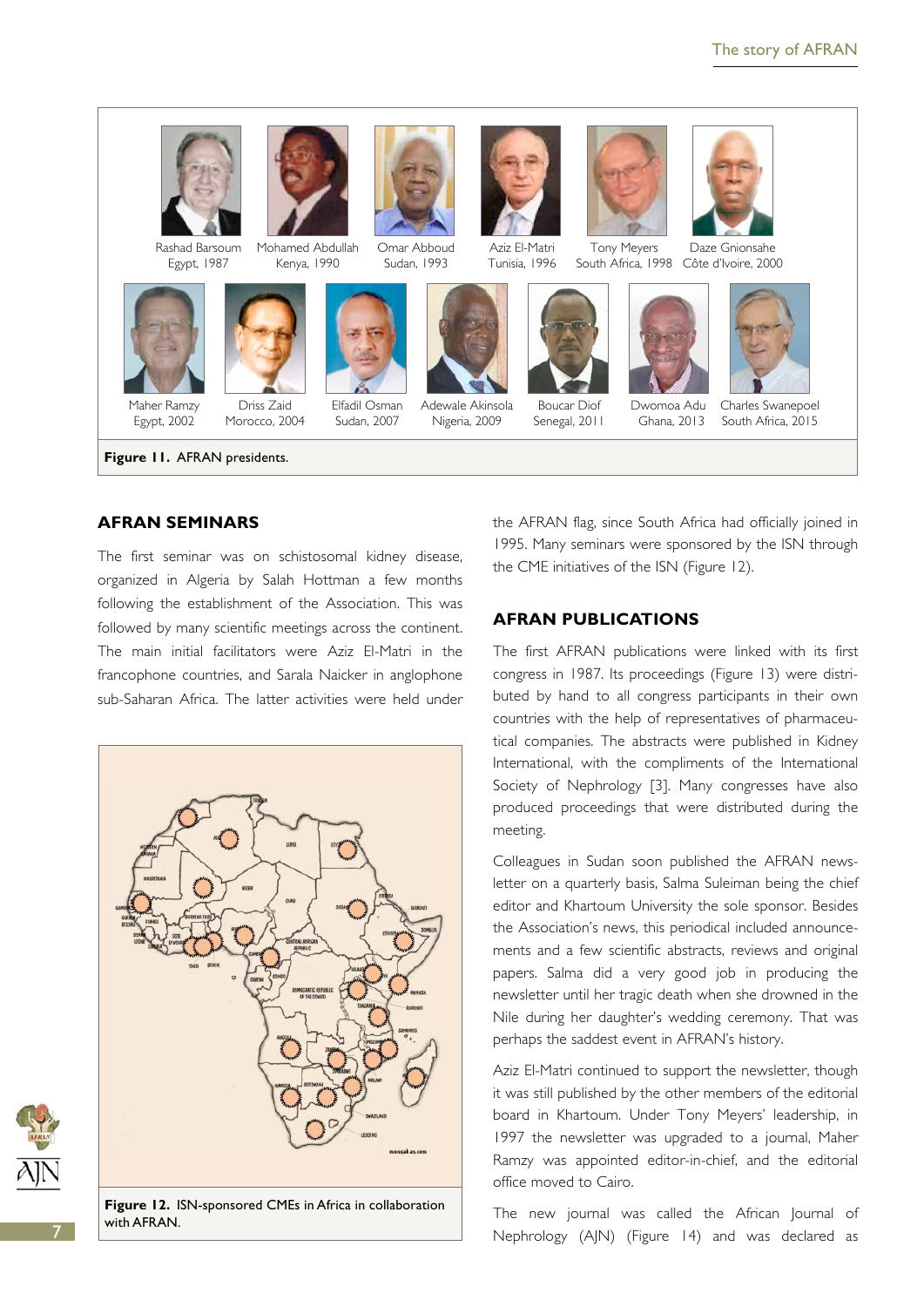

AFRAN's official journal. Ramzy raised local funds (including some from his own pocket) to self-publish two to three issues a year. It was distributed by hand and through the help of pharmaceutical company representatives. This continued for a few years with increasing financial difficulties and distribution problems. Several attempts were made by the AFRAN council over the years until the editorial office was eventually moved to South Africa, where Professor Alain Assounga was appointed editor-inchief in 2012 and Professor Razeen Davids later assisted in



establishing an efficient editorial office. The journal was subsequently boosted by its migration to an online platform, which increased its visibility through search engines.

Many other reports were published from different parts of Africa during this period, reporting significant educational activities. Some were joint ventures with international organizations such as the ISN, WHO, The Transplantation Society and the Global Alliance for Transplantation.

## **AFRAN registries**

The first AFRAN registry was a directory of nephrologists and dialysis centres in Africa. This was put together by Salah Hottman and printed in Algeria in 1989 (Figure 15). It was also distributed by hand to the members by pharmaceutical company representatives. The directory was updated and reprinted under Omar Abboud's leadership in 1995.

The idea of producing a registry for kidney disease in Africa was adopted after the establishment of the Association. Maher Ramzy took on this burden in 2002 and sent out a questionnaire to all AFRAN members on the causes of chronic kidney disease, and on haemodialysis, peritoneal dialysis and transplantation. Unfortunately, this attempt was aborted since only South Africa submitted any data.

In 2015, AFRAN launched the African Renal Registry, to be based on the platform of the South African Renal Registry, with Razeen Davids as chairperson. Ghana, Burundi and Zambia have formally joined the African Renal Registry during this pilot phase.

#### **Fellowships**

Inter-African fellowships were included in AFRAN's initial mandate. Sporadic agreements were made among individual countries to exchange fellows and senior scholars. More formal fellowship programmes were organized in Egypt, South Africa, Tunisia and Cameroon to train young colleagues from less privileged African countries.

As AFRAN became affiliated to the ISN, Africa utilized the ISN Fellowship Program to support the training of young Africans in the developed world as well as in more advanced African centres as part of South-South cooperation (Figure 16).

#### **Research**

Integrated research was one of the targets highlighted in the original AFRAN mandate. Kenya was supposed to organize this initiative, using the facilities of the Kenya

Razeen Davids.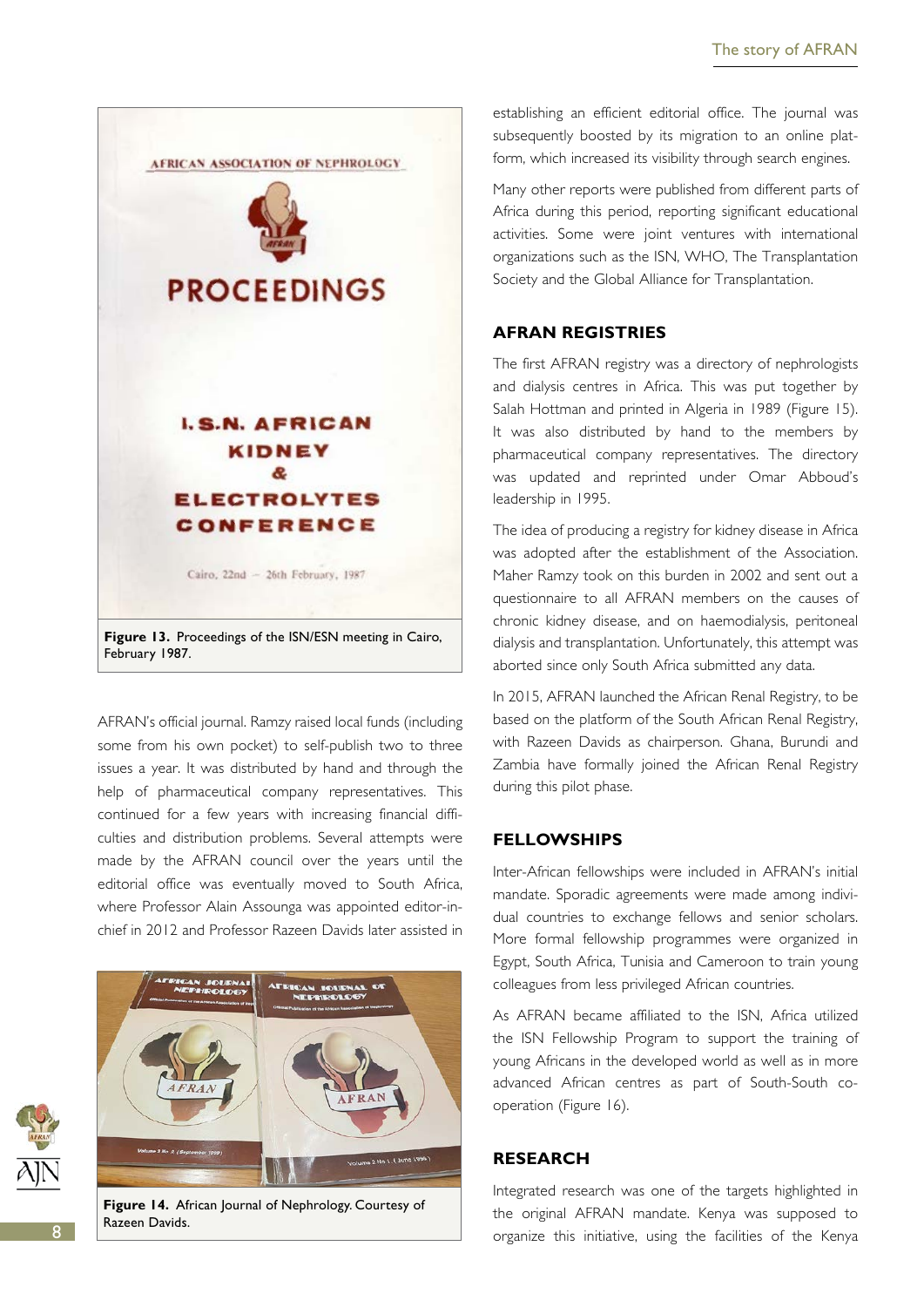

Medical Research Institute. Although much activity has been going on, I could not obtain information on the actual achievements at a pan-African level. On the other hand, joint research involving multiple African countries was published from Egypt, South Africa and elsewhere.

## **COMGAN**

The ultimate integration of AFRAN and the ISN happened through the Commission of Global Advancement of Nephrology. This initiative was launched in 1992, encompassing five regional committees, covering the different continents of the world. The first committee for Africa was co-chaired by Jean Pierre Grünfeld and Rashad Barsoum with members from both Africa and Europe. Over the years the committee became completely African, with members mostly selected from AFRAN. The committee optimizes the use of ISN initiatives in Africa including CME activities, ISN fellowships, and the Sister Renal Center, Educational Ambassador and Clinical Research programmes (Figure 15).



## **AFRAN affiliations**

The first AFRAN affiliation was to the International Society of Nephrology, in 1988. This qualified AFRAN to take advantage of many of the ISN's activities as mentioned earlier and eventually to host the World Congress of Nephrology in 2015.

AFRAN also partnered with many regional and national societies in organizing its congresses, workshops and seminars. The most recent partnership was with the African Paediatric Nephrology Association (AFPNA), which was formalised in 2013, adding a new dimension to AFRAN's interest in kidney disease and recognizing that children constitute a large proportion of African populations. AFRAN president Dwomoa Adu and AFPNA president Mignon McCulloch were instrumental in creating this important connection.

## **Conclusions**

It is only 30 years since 25 African leaders gathered together to realize the dream of having their own renal association, to focus on their specific patients' problems, and to give them the opportunity to export their science to the rest of the world. With only 13 founding countries at the beginning, the Association grew quickly to include all African countries today. It has been exemplary in regularly holding its congresses, rotating its leadership, meeting its educational goals and improving patient care across the